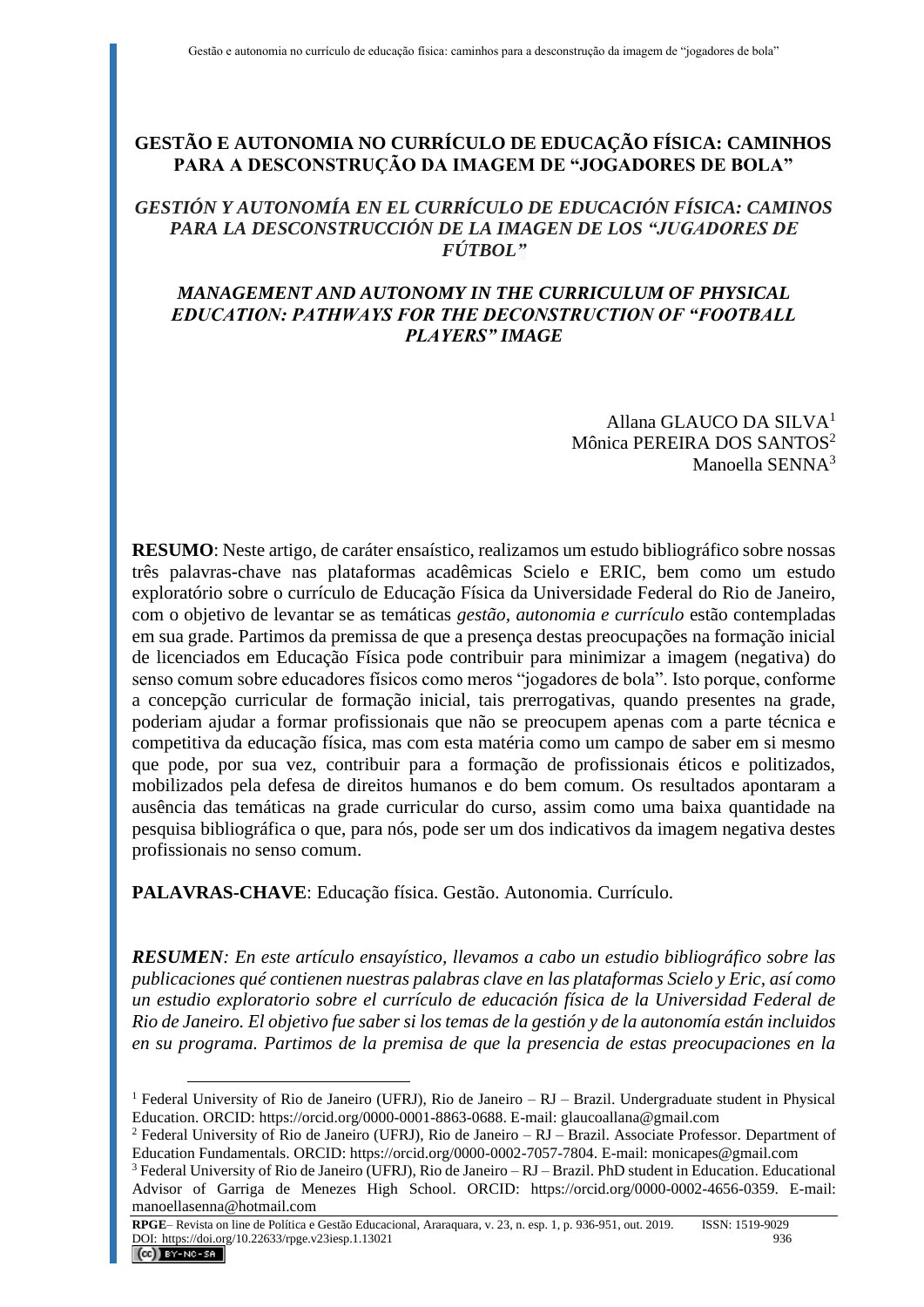*formación inicial de licenciados en educación física puede contribuir a minimizar la imagen (negativo) del sentido común acerca de profesores de educación física como simple "jugadores de fútbol". Esto es porque, como el diseño curricular de la formación inicial, tales prerrogativas, cuando están presentes en el currículo, podrían ayudar a formar a profesionales que no se preocupen solo con la parte técnica y competitiva de la educación física, pero también con este asunto como un campo de saber en sí mismo y que él, por su vez, contribuya a la formación de profesionales éticos y políticos, movilizados para la defensa de los derechos humanos y el bien común. Los resultados mostraron la ausencia de los temas en el currículo del curso, e poca producción académica que junte los asuntos, y esto, para nosotros, puede ser una de las indicaciones del porqué de la imagen negativa de estos profesionales en el sentido común.*

*PALABRAS CLAVE: Educación física. Gestión. Autonomía. Currículo.*

*ABSTRACT: In this essay, we performed a bibliographical study on literature that presented our key words together in the academic platforms of Scielo and Eric, as well as an exploratory study on the curriculum of physical education licentiateship course of the Federal University of Rio de Janeiro. The aim was to see if the themes of management and autonomy are included in its grid. We set off from the premise that the presence of these concerns in the initial training of graduates in physical education licentiateship course can contribute to minimize the (negative) image of common sense about physical education teachers as mere "football players". This is so because, depending on the curricular design of initial formation, such prerogatives, when present in the grid, could help train professionals not to worry just with the technical and competitive part of the physical education. It could also train them to see teaching physical education as a field of knowledge in itself that can contribute to the formation of ethical and political professionals, mobilized by the defense of human rights and the common good. The results showed the absence of such themes in the curriculum of the course and a low incidence of articles that bring the key words together, which for us can be an indicator of the reasons why the negative image of these professionals exist in the common sense.*

*KEYWORDS: Physical Education. Management. Autonomy. Curriculum.*

# **Introduction**

The curriculum, and more specifically the curricular grid, is a guiding principle in the education of all students, although in some cases it is extremely outdated and does not correspond to the reality experienced by the students. Sometimes we encounter the lack of preparedness of students who are trained in some very important questions that pass without due attention in all educational fields when they are tested in practice. Although the idea of "quality" is not only linked to the curriculum, but also to several factors that, together or not, make a difference in the formation of students, we understand that the curricular issue affects the teaching and development of knowledge in the period that the student is being introduced to topics never seen before.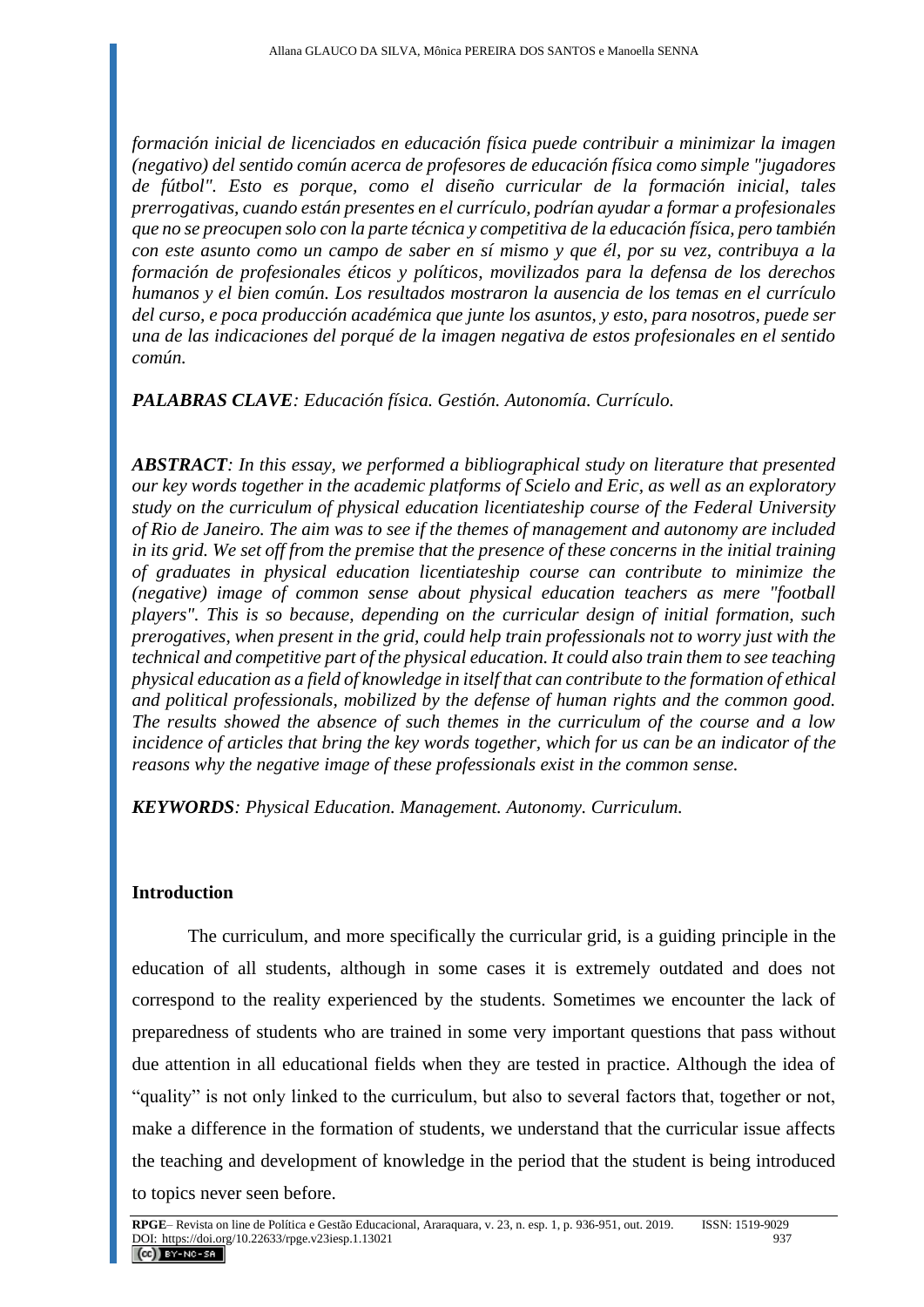From the dawn of history, we have learned that civilization has always found ways to survive. To solve the problem with winter and low temperature, the human being managed to make fire; later, the need to travel long distances made him domesticate animals in order to evolve, survive and build a better civilization every day (HARARI, 2017). When we stop to think about the time of prehistory, we can see how free a human being was to discover, try, make mistakes, and finally get it right. The mistakes and successes of that time made the advance of humanity possible.

One of the problems with the physical education undergraduate curriculum within universities, schools and the like is that most of the time it does not provide for the development of student autonomy and management as a major focus of training. Students are increasingly standardized and static within the classroom. To make matters worse, student satisfaction in class is not the teacher's primary focus, making school/university a demotivating and unsatisfying place most of the time.

According Ryan and Deci (2000, p. 68):

Specifically, factors have been examined that enhance versus undermine intrinsic motivation, self-regulation, and well-being. The findings have led to the postulate of three innate psychological needs--competence, autonomy, and relatedness-which when satisfied yield enhanced self-motivation and mental health and when thwarted lead to diminished motivation and well-being.

In this sense, the present article presents an exploratory study of the Physical Education curriculum of the Federal University of Rio de Janeiro, with the purpose of investigating whether such themes are included in its curriculum and discussing the extent to which its presence can positively interfere with the deconstruction of the negative image, or to what extent its absence can negatively interfere to feed the common sense image of physical educators as mere "football players".

We will begin our writing with a brief description of what we consider by management, autonomy and curriculum. Then, we describe the type of methodology used in the bibliographic study and how we conducted the survey of the menus in the curriculum of the undergraduate course in Physical Education at UFRJ. Finally, we will discuss their absence or presence, as well as defend our argument that any absence would be detrimental to the image of the professional graduating in this course, and why.

#### **Core Concepts: Management, Autonomy, and Curriculum**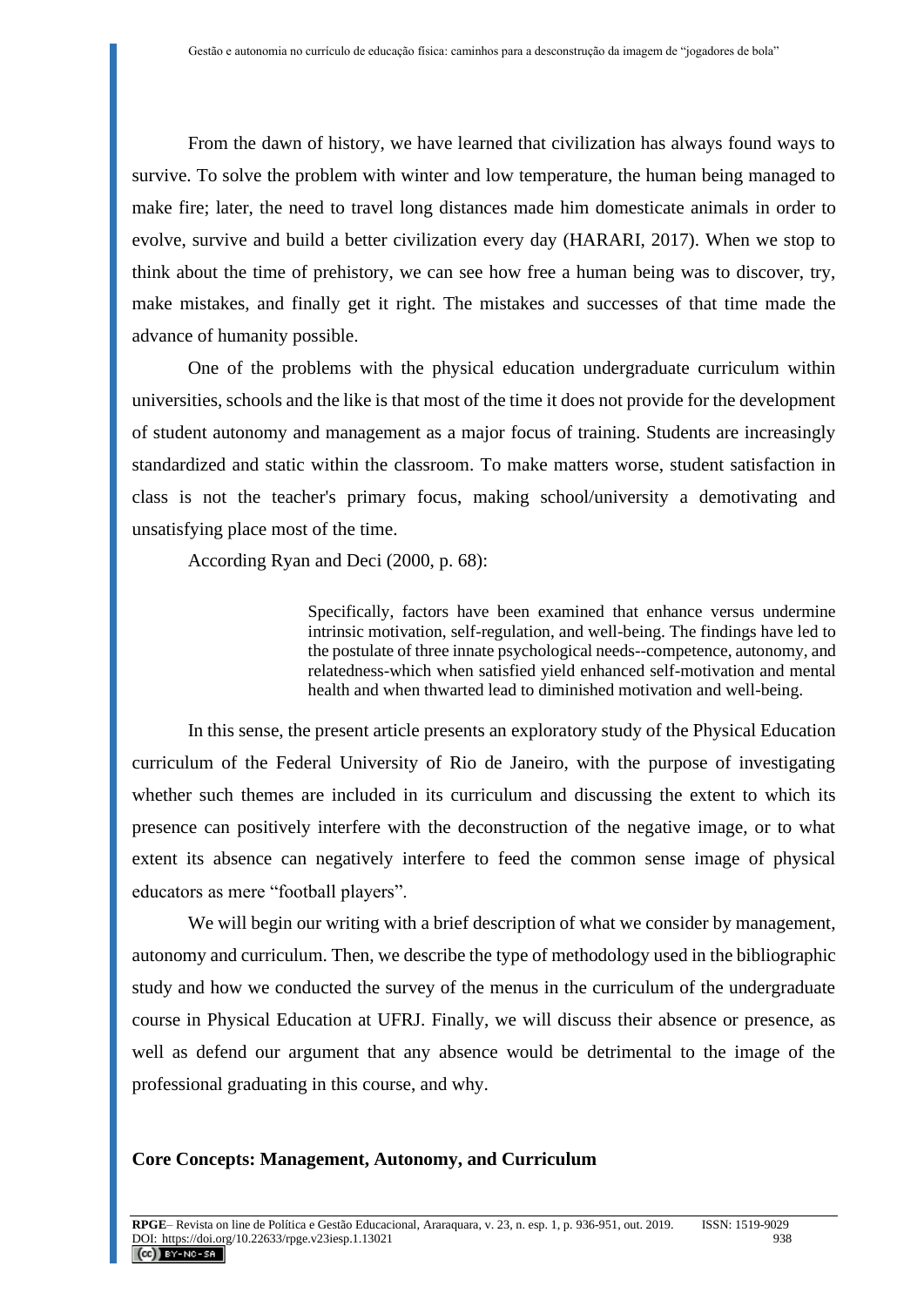The authors who work on these three themes are varied. For our purposes, we will stick to those who best "dialogue" to our perspective of education and training of education professionals, that is, a perspective more aligned with emancipatory thinking. By emancipatory thinking in the formation of educators, we mean those lines of formation that think the roles of educators as mediators of important processes of a human citizen formation, linked to human rights and libertarian: psychological (cognitive, affective, linguistic, physical), political, social and cultural. Thus, we will bring to our discussion authors such as Paro, Freire, Silva and others.

#### **Management**

In this section it is important to highlight what we mean by management, and then relate it to the field of education and its importance for thinking about teacher education. Management, for Dias (2002) is a term that presents several conceptions and, therefore, it is essential to delimit the field by which one reads and understands management. It is noteworthy that, according to the author, management and administration are concepts that come from the processes of production and work organization, which permeate the educational scenario, mainly due to the demands and transformations of society. These concepts of management and administration have often been used as if they meant the same thing and/or process, not paying attention to their specificities.

Thus, we understand as Dias (2002) that administration is incorporated by management, being one of the necessary functions for its performance. Regarding the educational field, we understand, from Paro (1998, 2012), management as a mediation of educational processes, which needs to incorporate concepts of administration, but not leaving aside the specifics of pedagogical work. It is noteworthy, as Paro (2015) warns, that it is not about reinforcing the pedagogical versus administrative dichotomy, but understanding that both advocate mediation for a purpose, which is student education.

Since management is the mediation of educational processes, when we think about the school and the performance of the subjects involved in it, we argue that the place of management does not correspond only to the direction of the school, but relates to other subjects who participate in this process, such as the pedagogical coordinator, the educational advisor, the school secretary - who make up the so-called school management team - and also the teacher who organizes and mediates processes within the classroom. We believe, according to Senna (2017), that management is potentially a mediator of both inclusion and exclusion policies, practices and cultures. Thus, management from the perspective of inclusion in education, for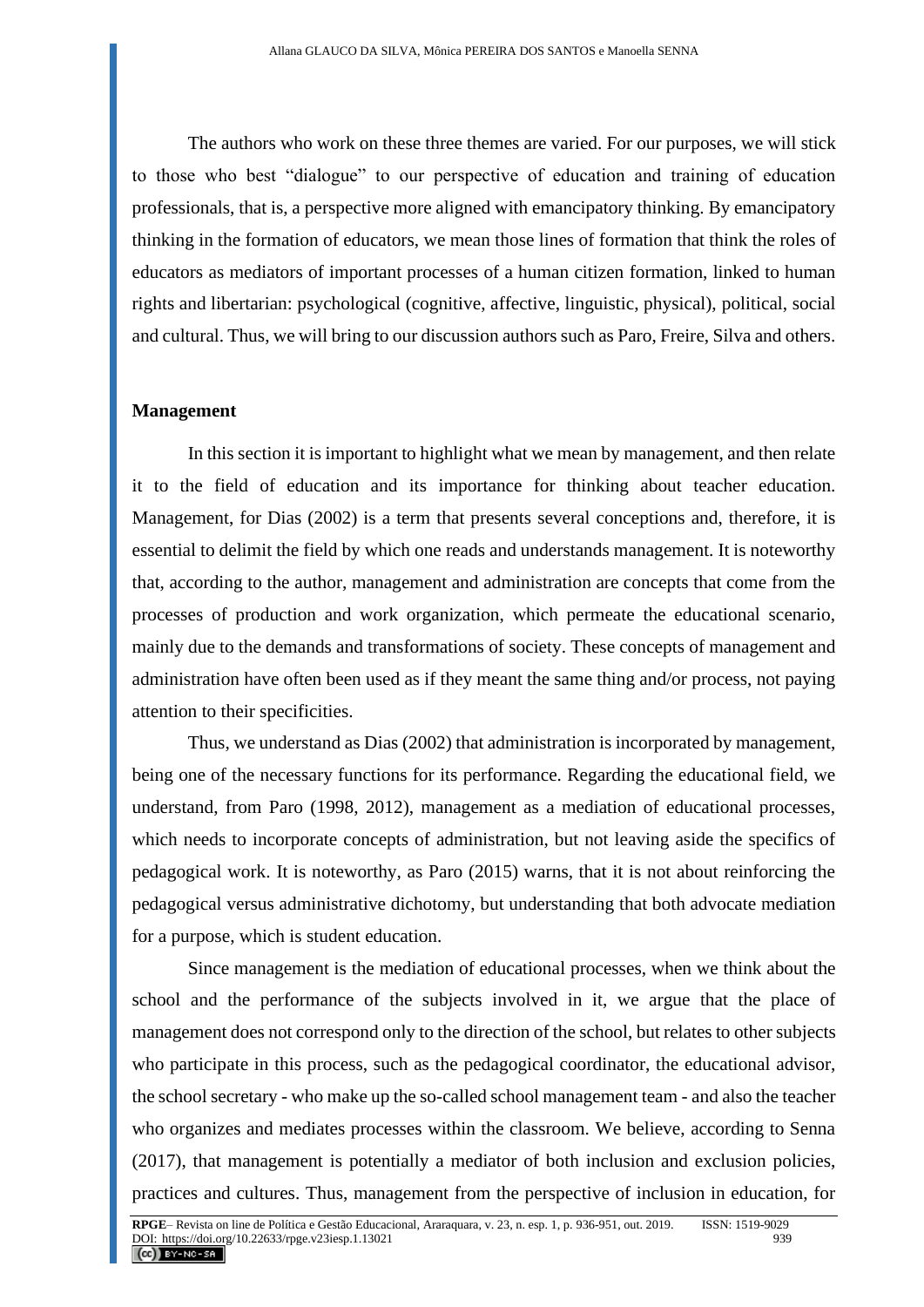example, when based on the well-being of all and the goal of quality education, can build cultures, develop policies and orchestrate practices that fight for learning and participation of the actors in this process: students, staff, teachers and managers.

That said, when discussing teacher education, it is necessary to understand the importance of training and curriculum, which therefore address management issues. This is because, we believe, it is fundamental for teachers to understand and enhance their role as manager and mediator of more autonomous, emancipatory, inclusive cultures, policies and practices.

# **Autonomy**

"Auto" comes from *auto* in Greek, which means "from yourself," and from *nomos*, which means law. Together we would have "the one who sets his own laws". Thus, autonomy would be the ability of a rational individual to make an unforced decision based on available information. Paulo Freire (1996), one of the references of the theme autonomy within education, criticizes the traditional forms of teaching. The author defends a pedagogy based on ethics, respect, dignity and autonomy of the student, and shows how important is a school that instigates thought and knows above all that there is a need for a mutual learning process.

Based on this assumption, education, at all levels and modalities, should be inclusive and prioritize all in order to instigate autonomous thinking. For Freire, in his educational proposal aimed at student autonomy, the search for transformation of the student into subject is what implies the promotion of autonomy. It proposes, among other things, literacy and education that will lead to awareness of one's own social condition. Awareness enables social transformation, so that the student does not blindly submit to the norms that society imposes, but by a decision based on their critical and ethical thinking.

It is important to think, in this sense, that inclusion, a term that is not only linked to people with disabilities, but to any person in situation or at risk of exclusion, represents a struggle for equal conditions of existence for everyone living in society (SANTOS, 2013). It is important for everyone to understand that difference cannot be used as a justification for disqualifying, minimizing value or excluding someone, quite the contrary. Society is multiple and adds valences precisely because nobody is equal to anyone. That is why we should learn over the years to consider the best in each to develop and evolve better as part of the whole. However, we ask: to what extent can this be done when we have, in Brazil, curricula that go against this idea and which are more related to quantity than quality of content?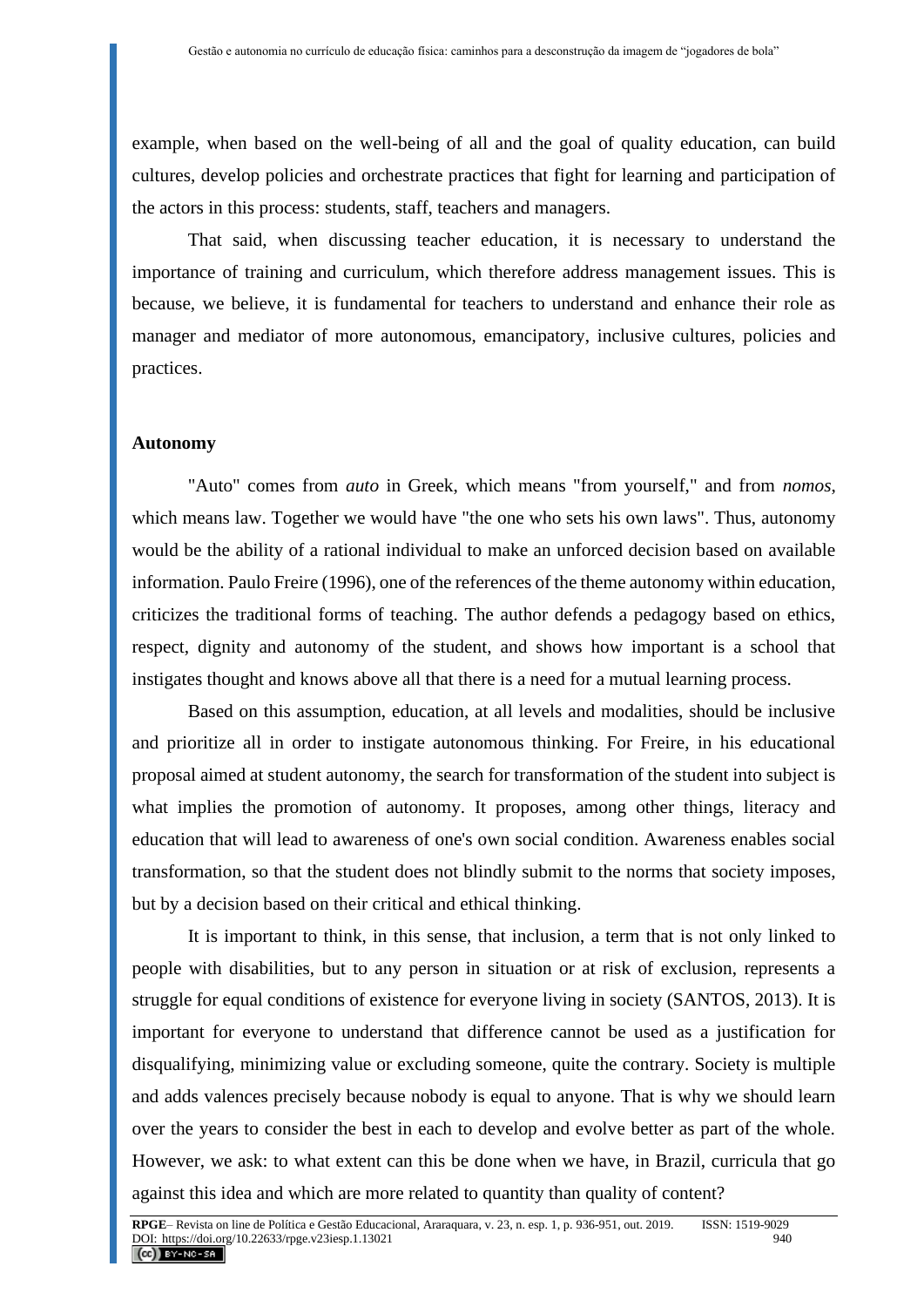### **Curriculum**

According Saviani (2016, p. 55):

Curriculum is commonly understood as the relation of the subjects that make up a course or the relation of the subjects that constitute a course, in which it coincides with the term syllabus. However, within the scope of specialists in this field, there has been a tendency to consider the curriculum as the set of activities (including the physical and human material intended for them) that are fulfilled for a certain purpose. This can be considered the broad concept of curriculum because, as far as the school is concerned, it covers all the elements related to it.<sup>4</sup>

Thus, for us, the curriculum should not massacre the student to quantitative goals and pre-established grades and assessment results. With this in mind, the importance of managing the teaching and learning process within the classroom, fostering student autonomy and instigating it beyond defined content, is the key to establishing a bond of trust and interest in the student-teacher relationship, since in this way the student understands that the teacher is there not only to "pass the story" with copying, dictation and "rolling the ball" but as a person who cares about him.

In this curriculum design, at the moment the individual is included in the classroom, for example, he/she gains the freedom of choice. The educator thus enables that student to decide on what concerns him, in the best way for him, according to what he thinks. From the moment the teacher creates a bond that establishes freedom of choice with this student, both student and teacher can choose the content that would be more interesting and, consequently, more pleasurable and better enjoyed. In short, the educator must enable the student to understand and comprehend what is best for him by offering the right to choose. On the other hand, when we observe recent graduates in Physical Education at our university (UFRJ), this is not always what we find. We have seen many graduates reproducing a technicist view of education in their pedagogical practices, which worries us a lot. Thus, we wonder if this hypothesis is confirmed when we analyze scientific productions that combine curriculum, physical education, autonomy and management and when we seek these conjugations in the curriculum of the Physical

**RPGE**– Revista on line de Política e Gestão Educacional, Araraquara, v. 23, n. esp. 1, p. 936-951, out. 2019. ISSN: 1519-9029<br>DOL: https://doi.org/10.22633/mge.v23iesp. 1.13021 DOI: https://doi.org/10.22633/rpge.v23iesp.1.13021

<sup>4</sup> Currículo é entendido comumente como a relação das disciplinas que compõem um curso ou a relação dos assuntos que constituem uma disciplina, no que ele coincide com o termo programa. Entretanto, no âmbito dos especialistas nessa matéria tem prevalecido a tendência a se considerar o currículo como sendo o conjunto das atividades (incluído o material físico e humano a elas destinado) que se cumprem com vistas a determinado fim. Este pode ser considerado o conceito ampliado de currículo, pois, no que toca à escola, abrange todos os elementos a ela relacionados.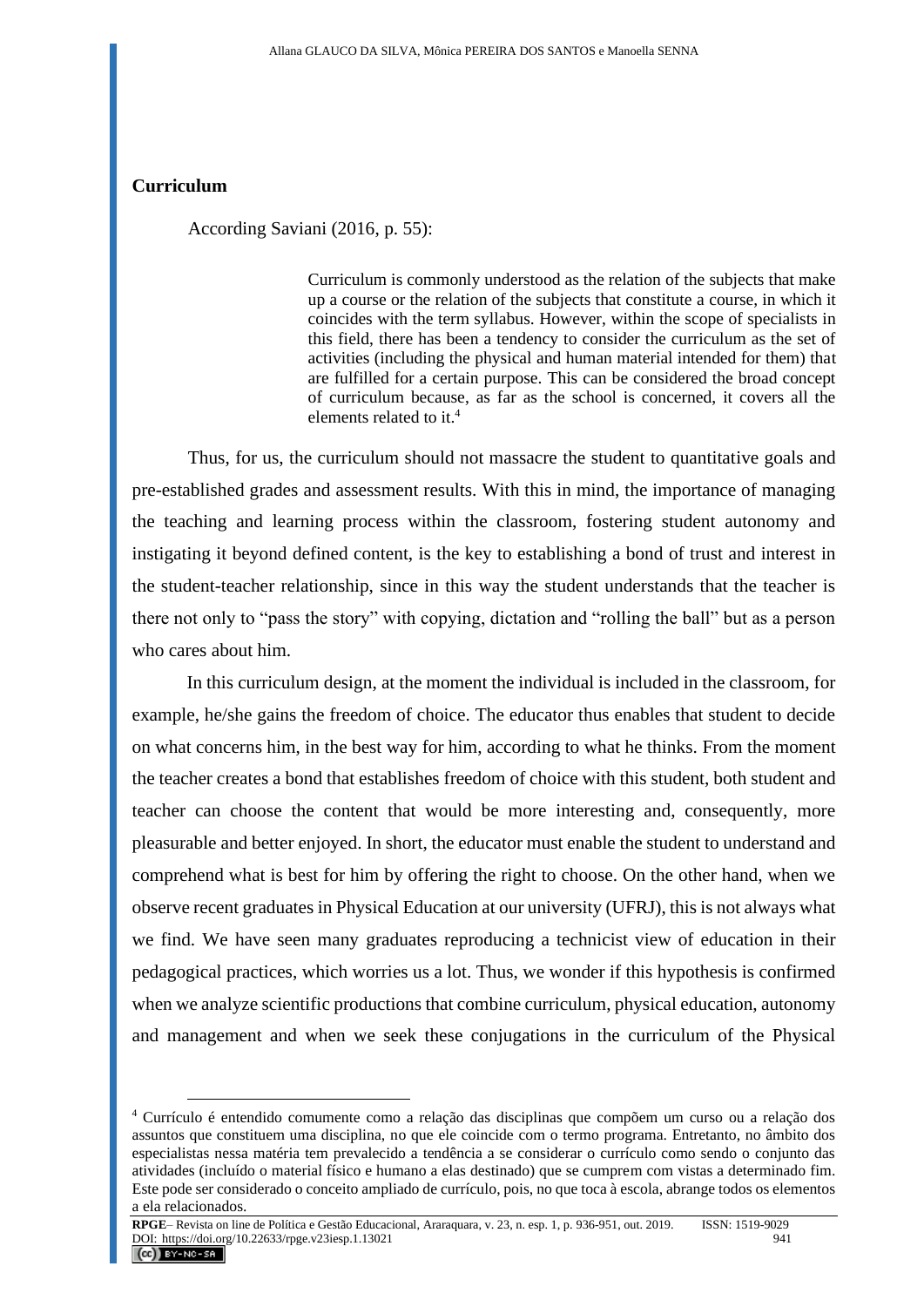Education degree at UFRJ: do the productions usually discuss these themes together? Does the UFRJ curriculum work them together? If not, what can this mean in relation to the development of autonomous professionals, managers of excellence of their own practices, defenders of shared knowledge and doings and of an emancipatory human formation that reflects on the fight against inequalities and on the importance in bring teachers with human rights closer to initial training?

#### **Methodology**

As stated earlier, this article is an essay and is characterized by an exploratory study, given the few productions found that would bring all our themes together. For this reason, and also because we defend the (still hypothetical) argument, namely, that the insertion of management and autonomy contents in the curriculum of the physical education graduate can help her/him to reverse a negative view of common sense. Regarding his professional profile, this chapter is characterized as an essay.

For Révillion (2003, p. 24), the exploratory study can be used for the following purposes:

• familiarize and raise understanding of a prospective research problem;

• assist in the development or creation of explanatory hypotheses of facts to be verified in a causal research;

• assist in determining variables to consider in a research problem;

• verify whether similar research has already been carried out, what methods were used and what results have been obtained, determine trends, identify potential relationships between variables and establish directions for further rigorous investigations;

• investigate problems of human behavior, identify concepts or variables and suggest verifiable hypotheses.<sup>5</sup>

In this chapter, we resort to this methodological design particularly because we want to familiarize ourselves with the subject that we have found to be little known, and thus feed (or not) our hypothesis about the presence or absence of aspects related to management and autonomy issues in the curriculum of the training of physical educators and its impacts on the

<sup>5</sup> • familiarizar e elevar a compreensão de um problema de pesquisa em perspectiva;

<sup>•</sup> ajudar no desenvolvimento ou criação de hipóteses explicativas de fatos a serem verificados numa pesquisa causal.

<sup>•</sup> auxiliar na determinação de variáveis a serem consideradas num problema de pesquisa;

<sup>•</sup> verificar se pesquisas semelhantes já foram realizadas, quais os métodos utilizados e quais os resultados obtidos, determinar tendências, identificar relações potenciais entre variáveis e estabelecer rumos para investigações posteriores mais rigorosas;

<sup>•</sup> investigar problemas do comportamento humano, identificar conceitos ou variáveis e sugerir hipóteses verificáveis.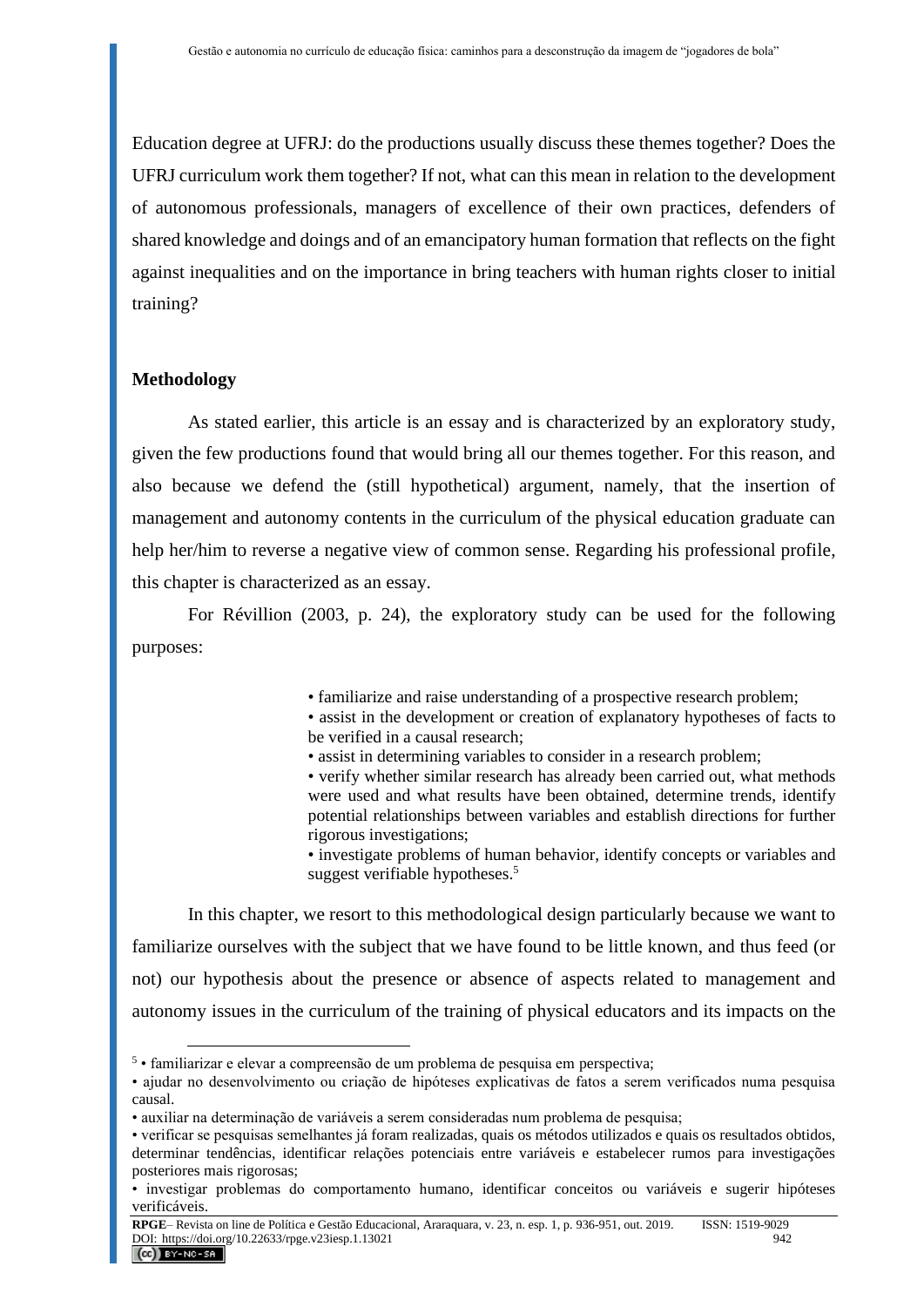image and practices of the physical education professional. Thus, we made a bibliographic survey in two large bases of articles and scientific productions (as will be seen in the next section), in order to know, at first, if the subjects focused here, together, have appeared in such productions. Based on these findings, we performed our analysis.

Complementarily, an essayistic writing is one in which, according to Meneghetti (2011, p. 321): "[...] the orientation is given not by the search for the true answers and affirmations, but by the questions that guide the subjects towards deeper reflections". Thus, here we are guided by the question that moves us about the theme: management and autonomy, if inserted in the initial training curriculum, could contribute to undoing a negative view of common sense about physical educators? The essayistic character of our writing on this question means, contrary to a more "traditional" (Cartesian) view of science, to admit that we are unlikely to close the chapter with an effective conclusion on the subject, but at least we may raise questions that inspire us into new studies on the subject.

#### **Results and discussion**

To better understand if (and if so, how) the curriculum of the Physical Education Bachelor of UFRJ course contains aspects related to management and autonomy, we surveyed and analyzed the menus of the 38 disciplines of the current curriculum of that course, and we searched extensively for the Scientific Education Library Online (SCIELO) and the Education Resources Information Center (ERIC), two major databases, with our keywords and searching publications from the last 5 years (2015-2019). The research conducted on the Scielo Platform found the following data:

| Search Keywords in SCIELO <sup>6</sup>           | <b>Results</b> |
|--------------------------------------------------|----------------|
| Educação Física + Gestão + Autonomia + Currículo |                |
| Educação Física + Gestão + Autonomia             |                |
| Educação Física + Gestão                         |                |
| After cut by dates                               |                |

<sup>6</sup> Since the Keywords used in the SCIELO plataforma were in portuguese, they were not translated on the chart, the traslation is as follows: Educação Física = Physical Education; Gestão = Management; Autonomia = Autonomy; Currículo = Curriculum.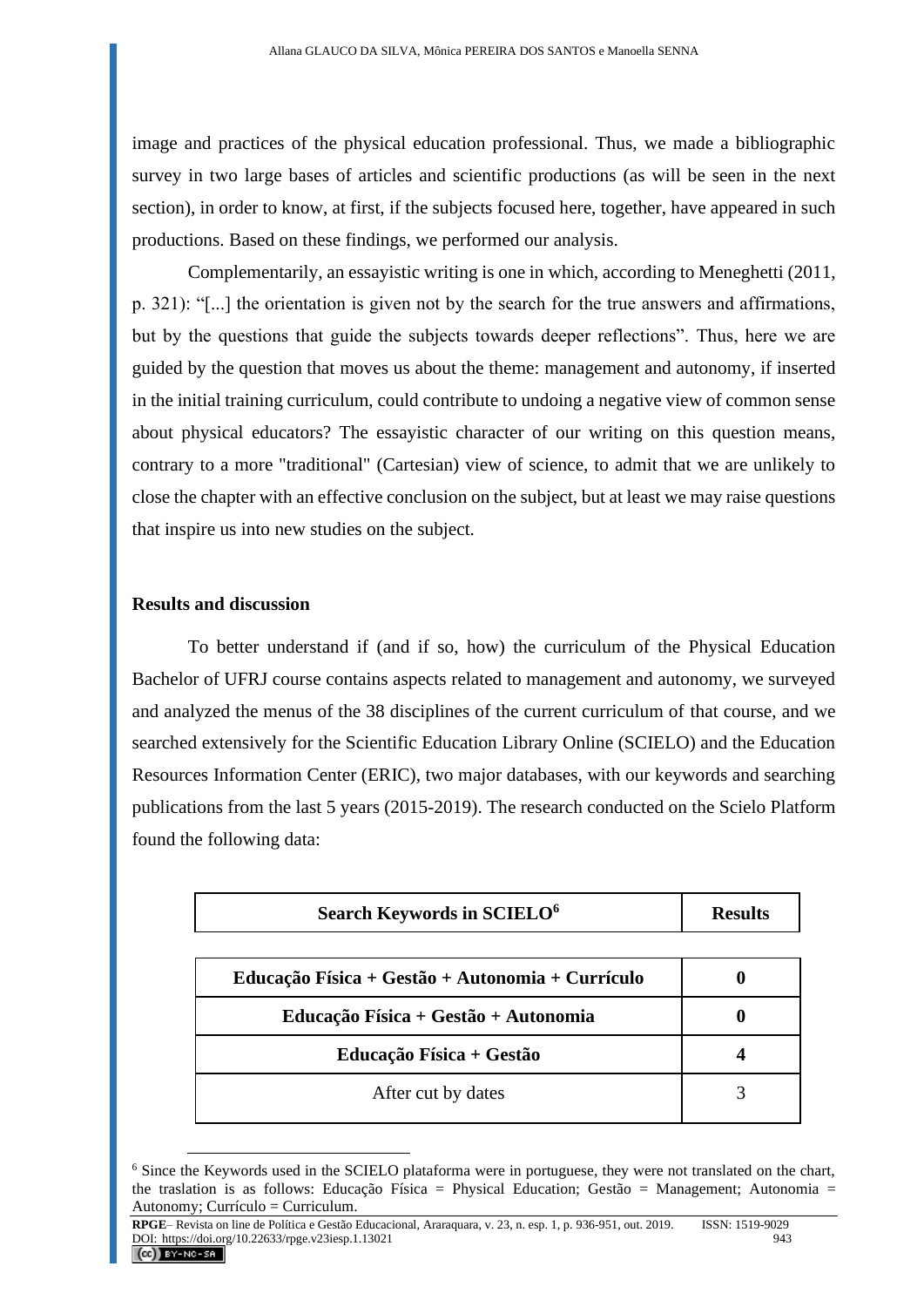| After reading the abstracts |  |
|-----------------------------|--|
| Educação Física + Autonomia |  |
| After cut by dates          |  |
| After reading the abstracts |  |

| Educação Física + Currículo | 117 |
|-----------------------------|-----|
| After cut by dates          |     |
| After reading the abstracts |     |
| <b>TOTAL</b> $(0+0+2+1+4)$  |     |

We considered only articles from 2015 to the present date and after reading the abstracts we obtained a total of 2 articles that permeate the subjects physical education + management and only 1 article about physical education + autonomy.

In the ERIC platform, we obtained the following results:

| <b>Search Keywords in ERIC (NO FILTERS)</b>                       | <b>Results</b> |
|-------------------------------------------------------------------|----------------|
| Physical Education + Education Management + Autonomy + Curriculum | 12             |
| Physical Education + Education Management + Autonomy              | 25             |
| Physical Education + Education Management                         | 51             |
| Physical Education + Autonomy                                     | 210            |
| Physical Education + Curriculum                                   | 3623           |

| <b>Search Keywords in ERIC (WITH DATE FILTER)</b>                 | <b>Results</b> |
|-------------------------------------------------------------------|----------------|
| Physical Education + Education Management + Autonomy + Curriculum |                |
| Physical Education + Education Management + Autonomy              | 12             |
| Physical Education + Education Management                         | 11             |
| Physical Education + Autonomy                                     | 86             |
| Physical Education + Curriculum                                   | 552            |
| Search keywords in ERIC (AFTER READING)                           | <b>Results</b> |

**RPGE**– Revista on line de Política e Gestão Educacional, Araraquara, v. 23, n. esp. 1, p. 936-951, out. 2019. ISSN: 1519-9029 DOI: https://doi.org/10.22633/rpge.v23iesp.1.13021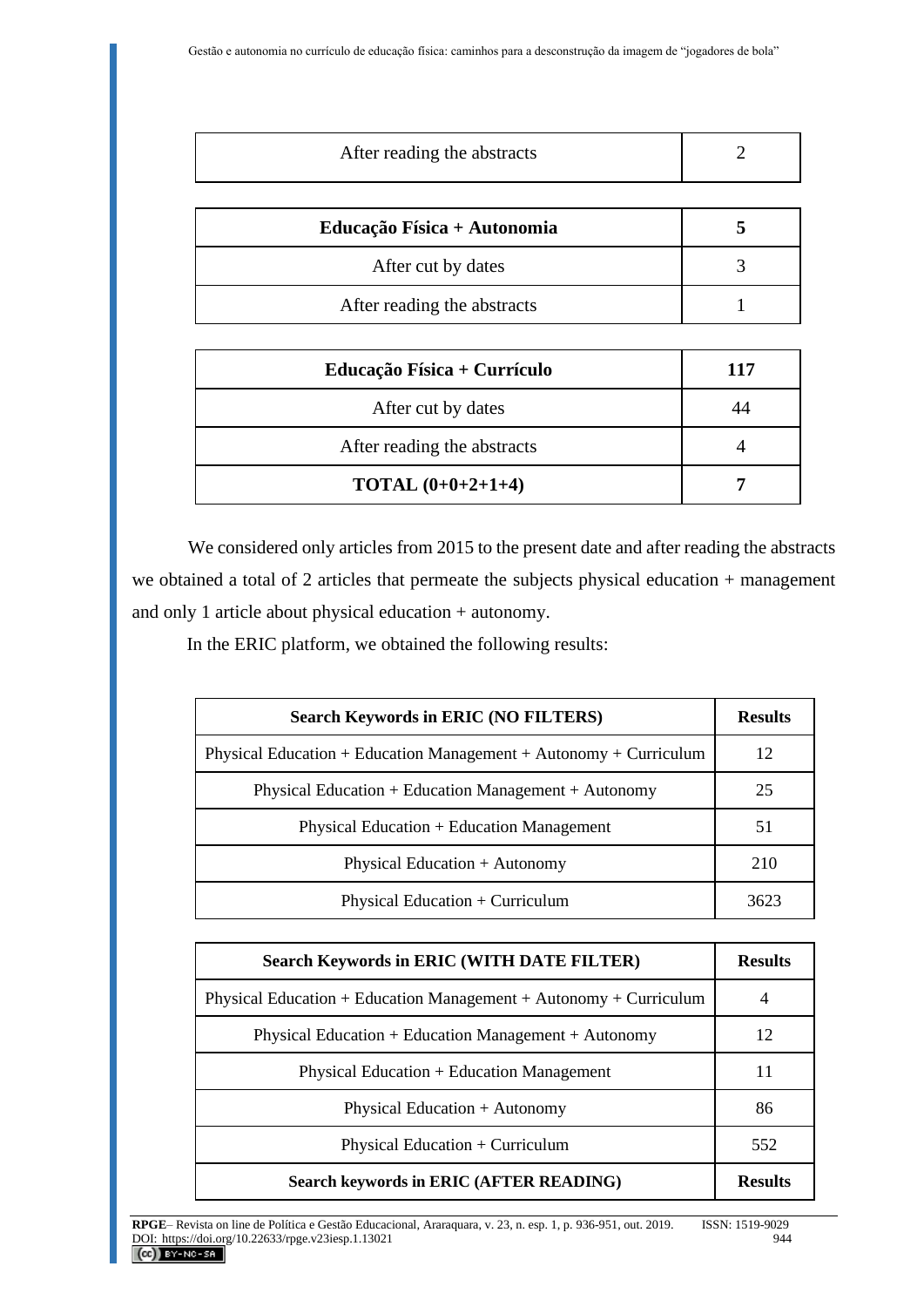| Physical Education + Education Management + Autonomy + Curriculum |    |
|-------------------------------------------------------------------|----|
| Physical Education + Education Management + Autonomy              |    |
| Physical Education + Education Management                         |    |
| Physical Education + Autonomy                                     | 22 |
| Physical Education $+$ Curriculum                                 | 59 |
| <b>TOTAL</b> $(0+0+3+22+59)$                                      | 84 |

From the results presented it is possible to analyze that most articles criticize the educational system in different instances ranging from early childhood education to academic education. It is important to highlight the "globalization" of criticism, because it is possible to find the issue in several countries such as: Canada (KILBORN; LORUSSO; FRANCIS, 2015), Colombia and Chile (LARA; STAREPRAVO; MIRANDA; SOUZA, 2015), New Zealand ( KIRSTEN, 2016), Turkey (BOZYIGIT, 2017), Denmark (SVENDSEN, 2016), Scotland (MITCHELL; GRAY; INCHLEY, 2015), Brazil (BETTIA; KNIJNIKB; VENANCE; NETO, 2015), among others. Academic formation, in turn, is criticized in different areas, such as education and health, exposing old points of a Military Physical Education that aimed only at the preparation and development of the human body (NOGUEIRA; BOSI, 2016). In the field of education, in turn, we can observe the curriculum gap as the main bias in training. According to Neves (1999, p. 108), "the school lives a problematic situation in terms of its pedagogical and administrative management" and this is due to several factors, including the disorganization of the curriculum within educational institutions.

Another interesting data was based on the number of references to "self-determination". According to Ryan and Deci (2000) The theory of self-determination is brought as a strong ally for a curriculum that proposes autonomy, as well as uniqueness and care with the feeling of the individual as fundamental arms for education. Bringing a little more of this theory we can see that it is linked to 4 points, they are: Social Factors, Mediators, Motivation and Consequence. These topics, in turn, are linked to other points, such as: relationships, competence, support for autonomy, satisfaction, relationships, intrinsic motivations, extrinsic demotivations, affect, behavior and cognition. With all this in mind, the theory of self-determination brings us to a more liberating idea of education that seeks to know the student, as well as what he feels inside and outside the school, motivating him and maintaining relationships of trust and affection that generate student interest.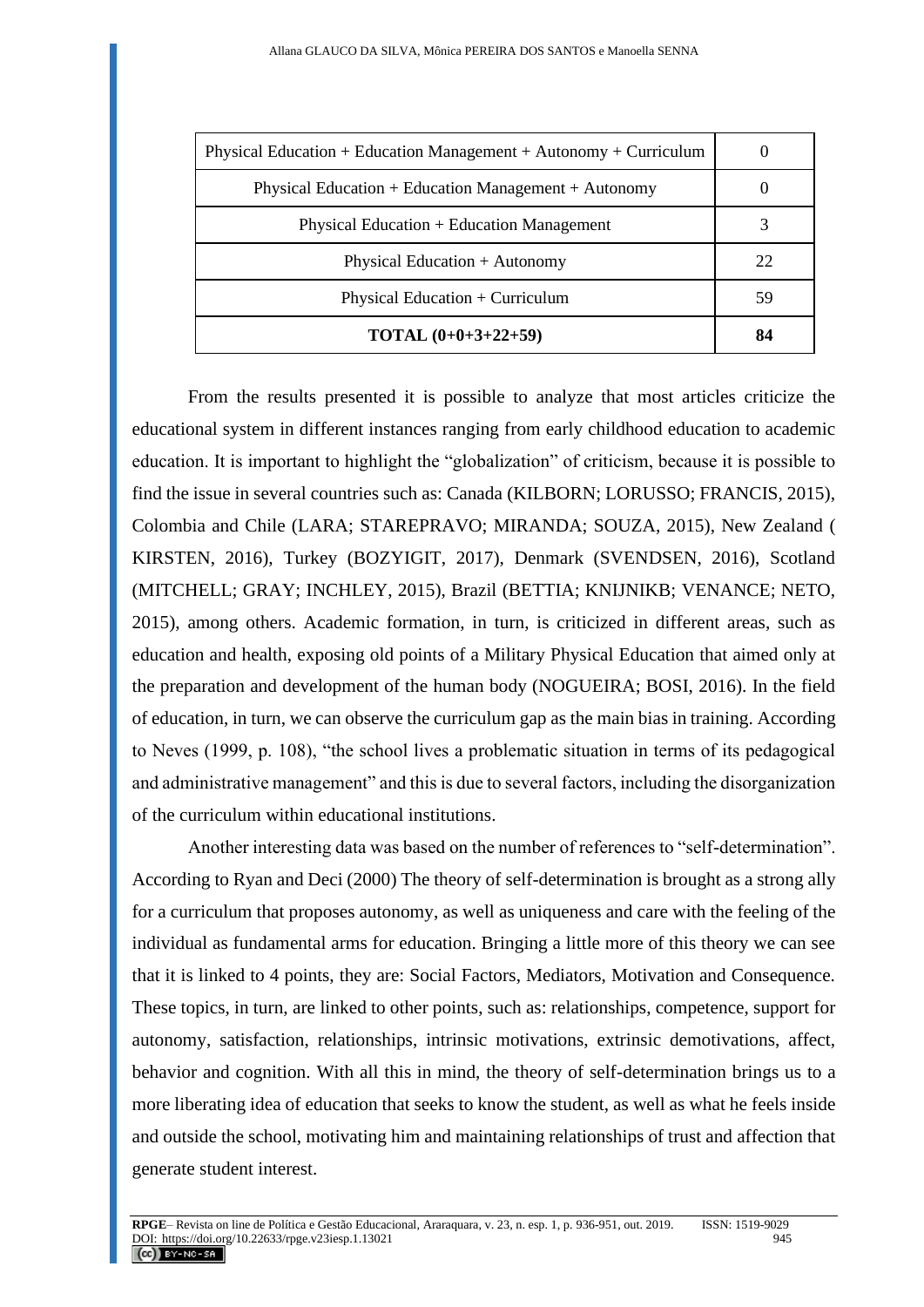Thus, we could also conclude by the importance of a critical pedagogy that is in accordance with human rights and that it is necessary to adopt pedagogical theories that support the educational action in Human Rights. We bet on the idea that the adoption of critical concepts such as awareness, autonomy, dialogue and emancipation, contributes to provide new forms of research and analysis for student development. So, we can consider that the critical pedagogical practice in Human Rights, that is, one that, among other subjects, incorporates concepts such as autonomy and management in the initial formation, also contributes to a differentiated look, which includes the excluded, deconstructing unfair historical and social relations and practices, including those related to the very image of the professional licensed in physical education.

We conclude that the articles found are similar regarding the criticism of the educational system, being distributed in sub-themes such as: gender and sexuality issues; scientific learning and socialization processes in the school environment; secular public education; valuing diversity; quality of life; curriculum innovation; interculturality; university reforms; social responsibility; inclusion strategies; gender equity policies; quality of school learning; teacher's role as a reference adult; specificities of public education; motivation of both teacher and student; health, among others.

From the data found we could conclude that when the search is associated with the four keywords autonomy - curriculum - management - physical education, there are few researches that really bring the four as fundamental. As we decrease the number of keywords, the results increase significantly. For us, to discover, through a bibliographic research in the area of undergraduate physical education, that it is not associated with autonomy, curriculum and management, at least not explicitly, reveals that the area does not link these words as fundamental to the area development as well as for its future professionals.

Given all of the above, it is important to have a curriculum that allows teacher and student freedom and management, as well as instigating autonomy.

Given the low incidence of production found in the two platforms analyzed, we met the curriculum of the School of Physical Education and Sports (EEFD, Portuguese initials) of the Federal University of Rio de Janeiro, undergraduate course, available on the university website<sup>7</sup>. The curriculum analyzed is the current curriculum of EEFD, which has not changed since 2007 and has 38 subjects. Unfortunately, it was not possible to find any of the three key words: "autonomy", "management" and "curriculum" in the menus of the 38 disciplines, which gives us some concerning data.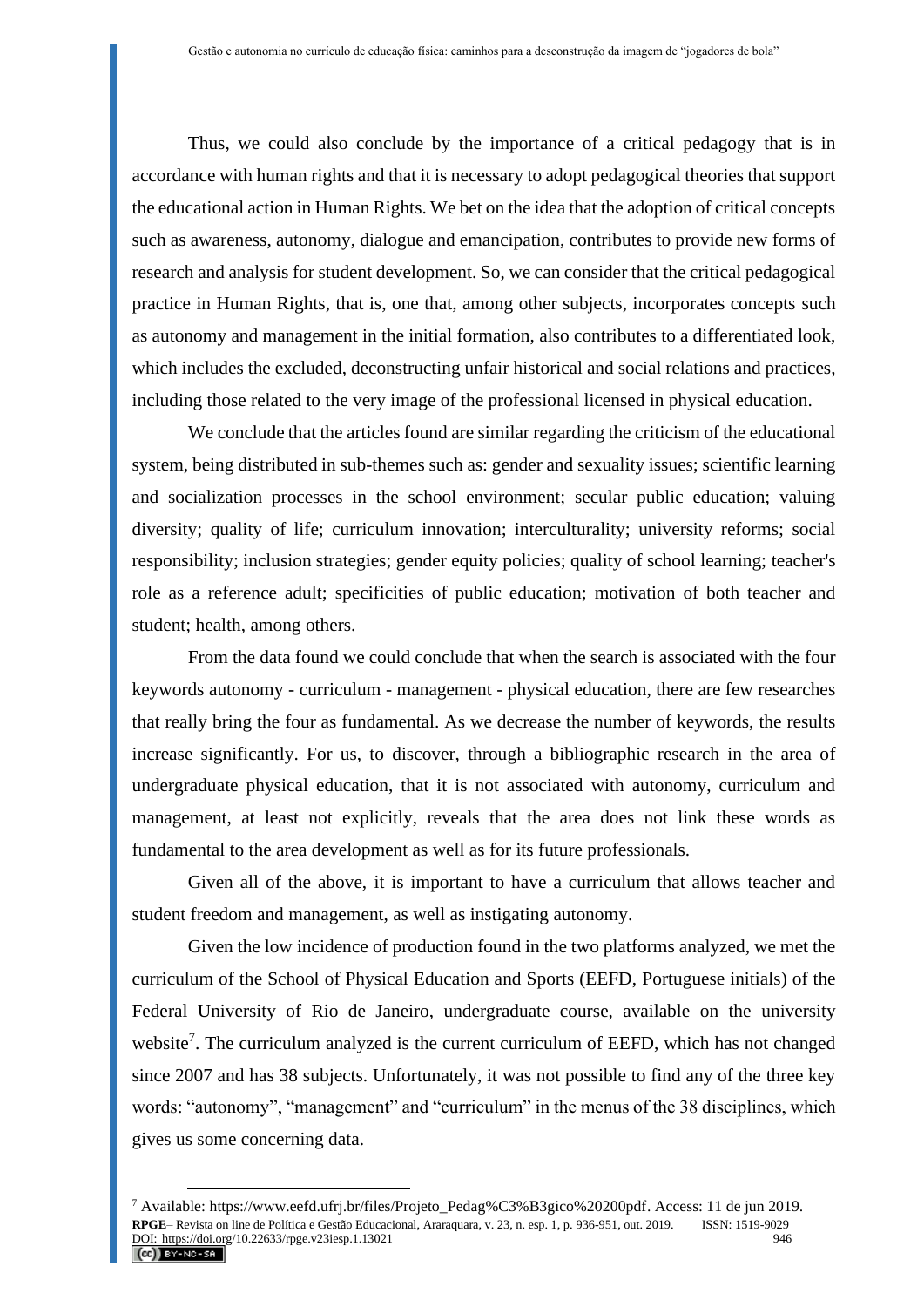The pedagogical project, made in 2006 and used until today, has as objectives established for the course:

> General: To prepare graduated teachers in Physical Education for a reflexive, critical, transformative and democratic performance in function of the rights, needs and interests of the majority of the Brazilian population; - Stimulate the process of continuing education of future teachers, through the interest in the search and production of new knowledge from scientific research and extension practices, aiming at their permanent improvement. Specifics: Develop the technical skills for planning, execution and evaluation of teaching activities in the area of Physical Education, directed to early childhood education, elementary school and high school (UFRJ, 2006).<sup>8</sup>

As it turns out, wasn't possible to find any mention of the keywords. In addition, we note that the specific objective of the course is to develop technical skills, apparently leaving aside the need to train a teacher who knows the importance of his role within schools to his students. In our perception, the technical character should not speak louder or be below other abilities, because it is precisely at this moment that the grade that the child scores on the test can be seen as having more value than learning as a whole. Thus, we argue that all skills should match up.

#### **Final considerations**

The importance of the PE teacher in understanding that his role goes far beyond "rolling the ball" is the core of our concern. The qualifications of this teacher, as well as his constant updating, make him well grounded and know how to use the whole arsenal built in his continuous formation. Throwing the ball and letting the game run without worrying about the particularities and individualities that involve a class is too simplistic of an attitude. Such an attitude is lacking with regard to a differentiated education, which values the broad technical, cognitive and motor development, no doubt; but that does not leave out the cultural, affective, political and autonomous side of each student.

Through the data we obtained fundamental answers, even though the answers came from the low incidence of the results. We found that few articles have the keywords of our

<sup>8</sup> Gerais: Preparar professores licenciados em Educação Física para uma atuação reflexiva, crítica, transformadora e democrática em função dos direitos, necessidades e interesses da maioria da população brasileira; - Estimular o processo de formação contínua dos futuros professores, através do interesse pela busca e produção de novos conhecimentos advindos de pesquisas científicas e práticas de extensão, visando seu aperfeiçoamento permanente. Específicos: Desenvolver as competências técnicas para o planejamento, execução e avaliação das atividades docentes na área de Educação Física, dirigidas à Educação Infantil, ao Ensino Fundamental e ao Ensino Médio (UFRJ, 2006).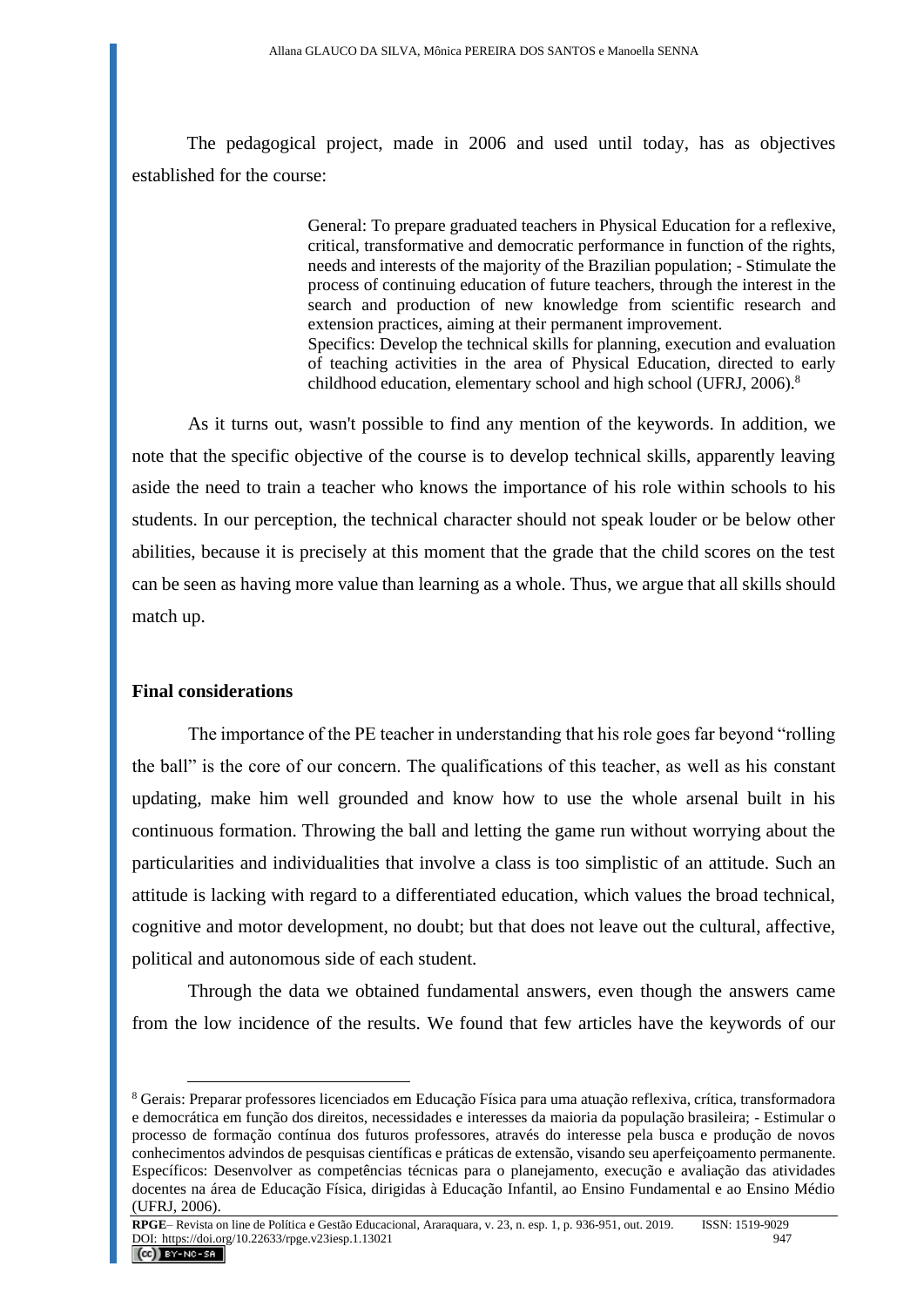interest, namely: autonomy, management and curriculum. For us, this result reveals how little the theme in question is explored, since the amount of productions in this area are rare.

Thus, we conclude that it is essential that education be a plural place (and, together with it, the initial formation of Physical Education teachers), that knows the importance of stimulating the future teacher with an autonomous thinking, in which the teacher, as well as the student, have their part in the management of the course and in which the curriculum is always adapted and updated so that it provides the best for the educational system.

# **ACKNOWLEDGEMENTS**: CNPq, CAPES and FAPERJ

# **REFERENCES**

BOZYIGIT, E. Sports Management Education in Turkish Universities, Analysis of Undergraduate **Programs. Journal of Sports Science 5**, 2017, p. 345-348. DOI: 10.17265/2332-7839/2017.06.007

DIAS, E. de P. Conceitos de Gestão a Administração: uma revisão crítica. **Revista Eletrônica de Administração,** v. 1, 1. ed., jul./dez. 2002. Disponível em: http://legacy.unifacef.com.br/rea/edicao01/ed01\_art01.pdf. Acesso em: 26 ago. 2012.

BETTIA, M.; KNIJNIKB, J.; VENÂNCIO, L.; NETO, L. S. In: search of the autonomous and critical individual: a philosophical and pedagogical analysis of the physical education curriculum of São Paulo (Brazil). **Physical Education and Sport Pedagogy,** 2015, v. 20, n. 4, p. 427 –441.

LARA, M.; STAREPRAVO, F. A.; MIRANDA, A. C. M.; SOUZA, F. M. QUALIDADE NA EDUCAÇÃO/EDUCAÇÃO FÍSICA ESCOLAR LATINO- AMERICANA: ENCONTRO DE VOZES NADA DISSONANTES. **J. Phys. Educ.,** v. 29, e2929, 2018.

MITCHELL, F.; GRAY, S.; INCHLEY, J. 'This choice thing really works'. Changes in experiences and engagement of adolescent girls in physical education classes, during a school-based physical activity programme. **Physical Education and Sport Pedagogy**, 2015, v. 20, n. 6, p. 593 –611.

NEVES, R. (1997). Educação Física no 1.o Ciclo Ensino Básico – do Baldio Pedagógico À Construção Curricular. **Actas Das III Jornadas Luso-Hispânicas de Educação Física no 1.o Ciclo do Ensino Básico**, Seia. DRE – Centro e CAE – Guarda.

NEVES, R. (1999). "Educação Física no 1.o Ciclo do Ensino Básico – das necessidades de formação à profissionalidade docente". **Actas das V Jornadas Luso-Hispânicas de Educação Física no 1.o** CEB (CD-R), Celorico da Beira, DRE – CENTRO e CAE – Guarda.

FREIRE, P. **Pedagogia da Autonomia**. São Paulo: Paz e Terra, 1996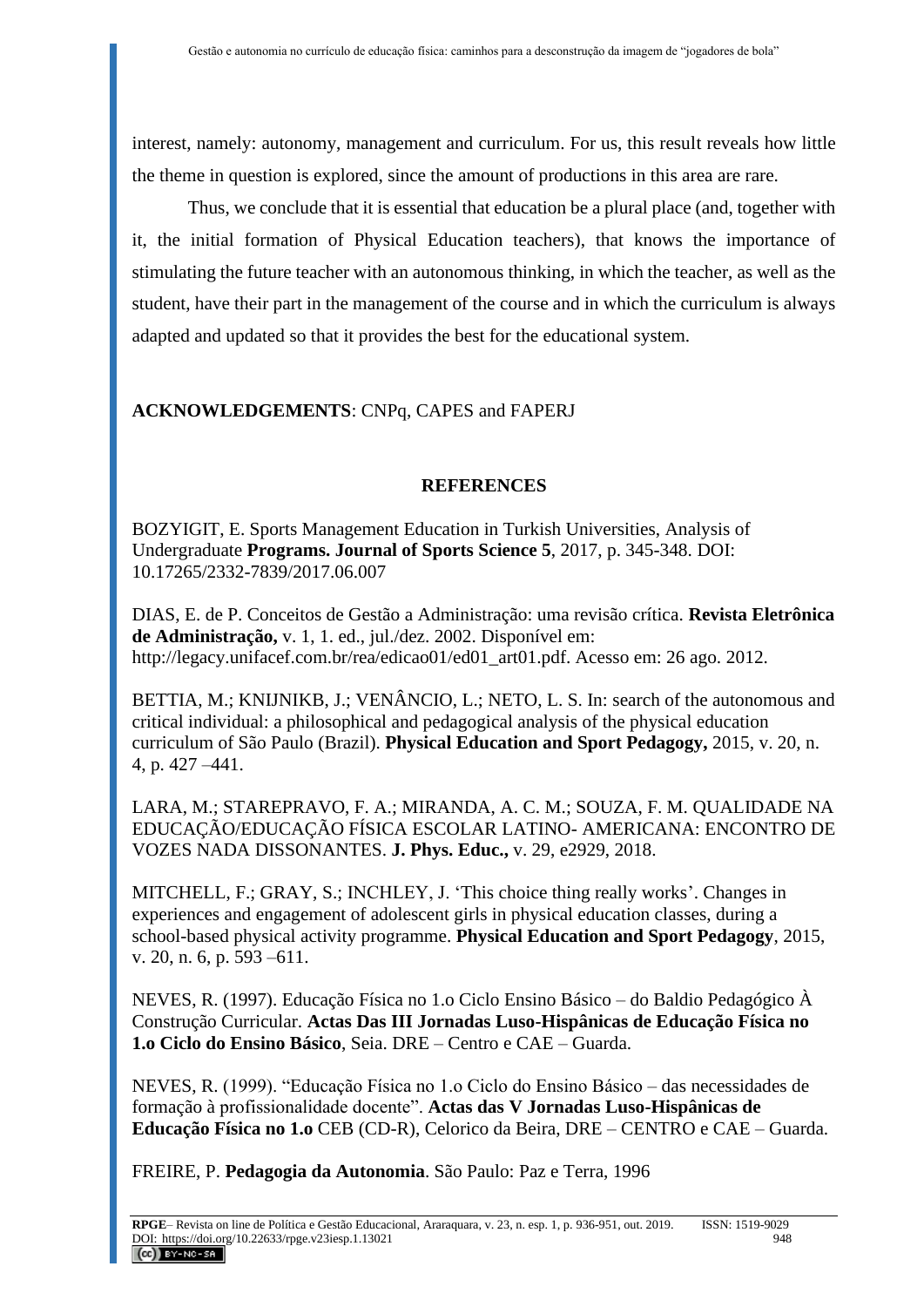HARARI, Y. N. **Sapiens** - uma breve história da humanidade. Porto Alegre: LP&M, 2017.

KILBORN, M.; LORUSSO, J.; FRANCIS, N. An analysis of Canadian physical education curricula. **European Physical Education Review** 2016, v. 22, n. 1, p. 23–46, a The Author(s) 2015

KIRSTEN, P. Architectures of practice: constraining or enabling PE in primary schools, **Education 3-13**, 44:5, 537-546. DOI: 10.1080/03004279.2016.1169484, 2016.

MENEGHETTI, F. K. O que é um ensaio-teórico?. **Revista de Administração Contemporânea**, v. 15, n. 2, p. 320-332, 2011.

NOGUEIRA, J. A. D.; BOSI, M. L. M. (2016). Saúde Coletiva e Educação Física: distanciamentos e interfaces**. Ciência e Saúde Coletiva,** v. 22, n. 6, p. 1913-1922, 2017.

PARO, V. H. **Diretor Escolar:** educador ou gerente? São Paulo: Cortez, 2015.

PARO, V. H. **Administração Escolar:** introdução crítica. 17. ed. São Paulo: Cortez, 2012.

RÉVILLION, A. S. P. A utilização de pesquisas exploratórias na área de marketing. **Revista Interdisciplinar de Marketing**, v. 2, n. 2, p. 21-37, 2015.

RYAN, R. M.; DECI, E. L. (2000b). Self-determination theory and the facilitation of intrinsic motivation, social development, and well-being. **American Psychologist**, v. 55, n. 1, p. 68- 78.

SANTOS, M. P. dos. **Dialogando sobre inclusão em educação:** contando casos (e descasos). Curitiba: CRV, 2013.

SAVIANI, D. Educação escolar, currículo e sociedade: o problema da base nacional comum curricular. **movimento-revista de educação**, n. 4, 2016.

SENNA, M. **(Re)visitando culturas, políticas e práticas de inclusão em educação no nível da gestão municipal de educação**: a 2ª CRE em ação. Rio de Janeiro, 2017. Dissertação (Mestrado em Educação). Faculdade de Educação, Universidade Federal do Rio de Janeiro, Rio de Janeiro, 2017.

SVENDSEN, A. M.; SVENDSEN, J. T. (2016) Teacher or coach? How logics from the field of sports contribute to the construction of knowledge in physical education teacher education pedagogical discourse through educational texts. **Sport, Education and Society**, v. 21, n. 5, p. 796-810, DOI: 10.1080/13573322.2014.956713

UFRJ, 2006. **Projeto Pedagógico Licenciatura em Educação Física** (Reformulação Curricular). Disponível em:

[https://www.eefd.ufrj.br/files/Projeto\\_Pedag%C3%B3gico%202006.pdf.](https://www.eefd.ufrj.br/files/Projeto_Pedag%C3%B3gico%202006.pdf) Acesso em: 11 jun. 2019.